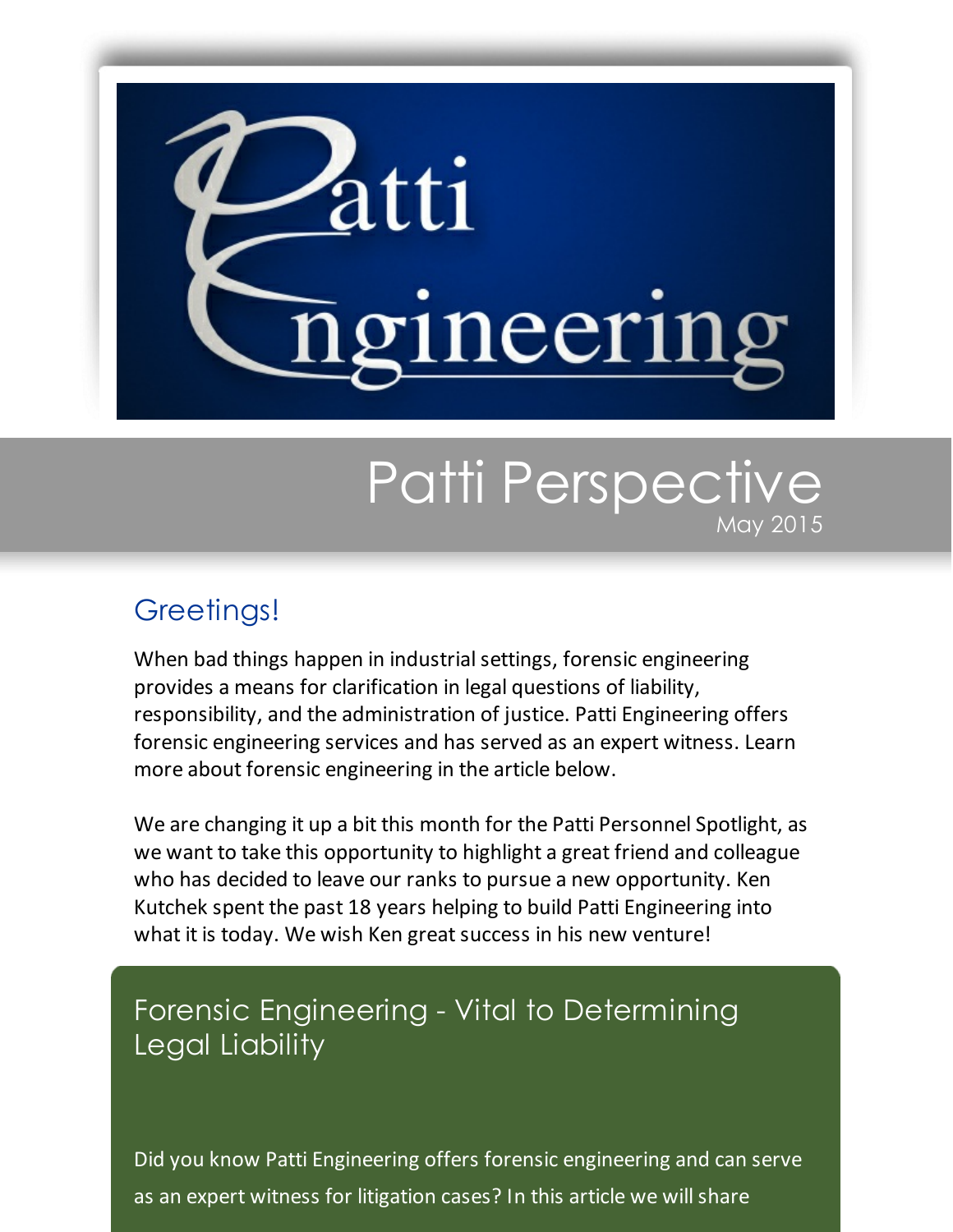insights on forensic engineering and give examples of the cases we have participated in.

#### **What is a forensic engineer?**

When bad things happen, forensic engineers figure out what happened and why, through the use of science, engineering, investigation, research, analysis, reverse engineering, failure analysis, and application of codes/standards. If you are familiar with the popular police



investigation TV shows like NCIS and CSI, it is the same concept, just technical engineering based forensics.

#### **What is an expert witness?**

An expert witness, by virtue of education, training, skill, and experience, has expertise and specialized knowledge in a particular subject, sufficient that others may rely upon the witness's scientific or technical opinion about an evidence or fact issue within the scope of his expertise.

#### **The typical expert witness case includes the following steps. The case can be settled any point along the way.**

**Step 1** - Information gathering, investigation, research, analysis, and reading of other expert reports.

**Step 2** - Expert Report - detailed formal written summary of findings, opinions and conclusions based on the facts, data, and evidence.

**Step 3** - Deposition - attorneys ask the witness a series of questions about facts and events related to the lawsuit, to allow the parties to learn all of the facts before the trial. The judge and jury are not present. The deposition is recorded and a transcript is produced at a later time.

**Step 4** - Trial - similar to the deposition but now in front of the judge and jury.

Forensic engineering, in the realm of serving as an expert witness, requires the highest level of



ethics, truth, objectivity, thoroughness and integrity. Patti Engineering has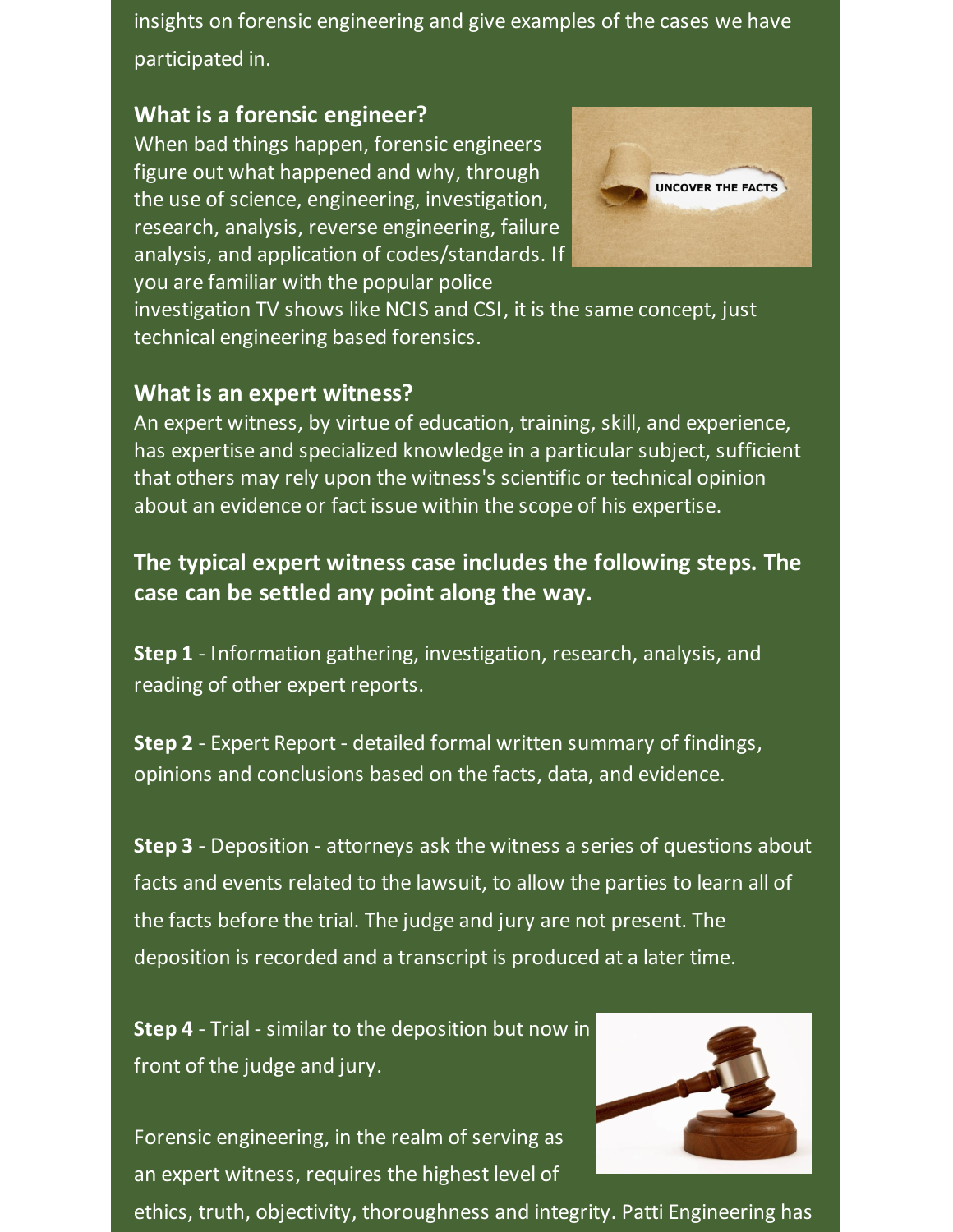been hired for a number of forensic engineering projects.



Patti Engineering's first expert witness case involved an accident/fatality in a highly automated warehouse distribution center. Patti Engineering was hired

by the attorney of the family (plaintiff) to help investigate, analyze and determine "how did the accident happen" and "why did the accident happen."

Ken Kutchek stated, "I inspected the facility, the automated equipment, the controls and the safeties. I reviewed many, many documents, including transcripts of depositions of plant personnel, operating procedures, operating training logs, safety procedures, safety training logs, maintenance procedures, maintenance training logs, maintenance service logs, manufacturers equipment operating procedures, maintenance procedures/schedules etc., etc. In the end, I was able to make some solid opinions and conclusions as to the cause of the accident." The case settled after the expert report.

Another expert witness case involved a commercial contract dispute between an automated process manufacturing company and a controls system integrator. Patti Engineering was hired by the attorney of the controls system integrator (defendant) to help assess "what happened" and "why did things go wrong." After inspecting the facility and the automated equipment, countless documents were reviewed - transcripts of depositions of plant and contractor personnel, contract documents, proposals, purchase orders, change orders, scope documents, specifications, schedules, meeting minutes, emails and so on. In the end, Ken was able to deliver solid opinions and conclusions as to the contract dispute. Again, this case was settled after the expert report.

Other examples of expert witness cases Patti Engineering has consulted on include lawsuits involving disputes over intellectual property of industrial automation software and lawsuits regarding the liability of an industrial process automation accident. In industrial litigation cases there is no substitute for hiring a forensic engineering expert. An accomplished expert provides the scientific clarification and big picture perspective of the technical details and evidence, which a legal team needs in order to help guide the legal direction of its case.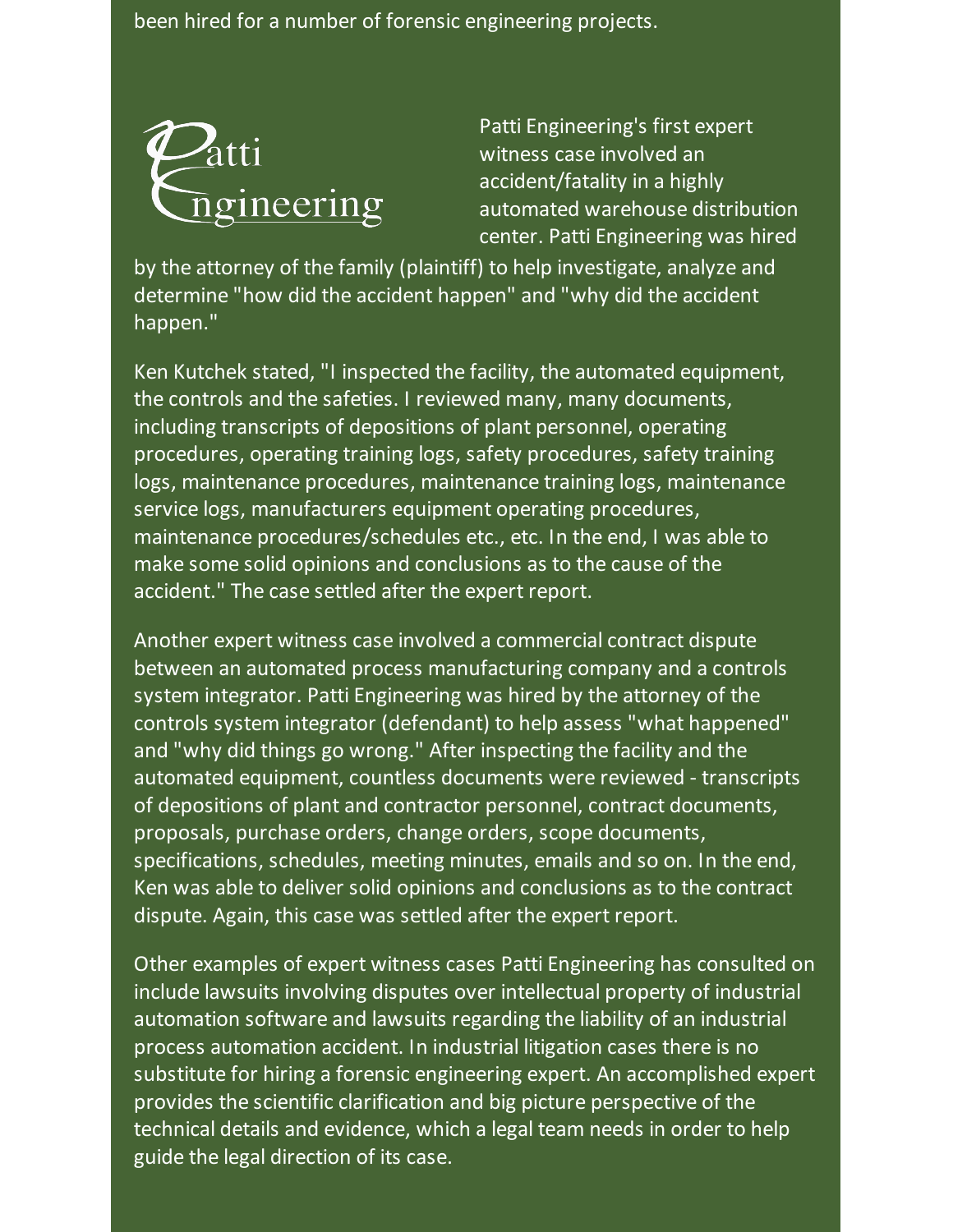To learn more about Patti Engineering's Professional Engineering services, [contact](http://pattiengineering.com/contact/?utm_source=Patti+Perspective_May_2015&utm_campaign=Newsletter+May+2015&utm_medium=email) us or visit our [website](http://pattiengineering.com/expertise/professional-engineering-services/?utm_source=Patti+Perspective_May_2015&utm_campaign=Newsletter+May+2015&utm_medium=email).

### Patti Spotlight - Ken Kutchek

"Change is the law of life and those who look only to the past or present are certain to miss the future."

-John F. Kennedy

Change is upon us here at Patti Engineering. After 18 years with Patti Engineering, Vice President of Operations, Ken Kutchek is pursuing a new professional venture. At a farewell party earlier this month, we wished Ken great success with his new endeavor.



Ken and Sam Hoff, CEO of Patti Engineering, met back in 1997 while volunteering with Habitat for

Humanity. A few weeks later Ken became employee number 7. Ken started on the ground floor as electrical controls engineer and worked his way up to Vice President of Operations and helped to build the company into what it is today.

As Ken left us he shared his thoughts with our entire team. "I have really enjoyed working with all of you for the last 18 years," said Ken. "Patti Engineering is a great company with a bright future. The Patti team is one of a kind, a very talented group of people, that really care about doing it right, and a great culture to go with it -

professional, but laid back, flexible and fun, but with a real"get-r-done" foundation. Patti Engineering has really



Ken playing cards at on of our Fun Fund events!

been like a family to me. I really appreciate everything that Sam and Patti have done for me over the years. The one thing I will miss the most about working for Patti Engineering is the people, I have made a lot of good friends and have had many good times over the years."

Ken will be working for his own company, Dynamo Engineering [\(www.Dynamo-Engineering.com](http://www.dynamo-engineering.com/?utm_source=Patti+Perspective_May_2015&utm_campaign=Newsletter+May+2015&utm_medium=email)), and will specialize in forensic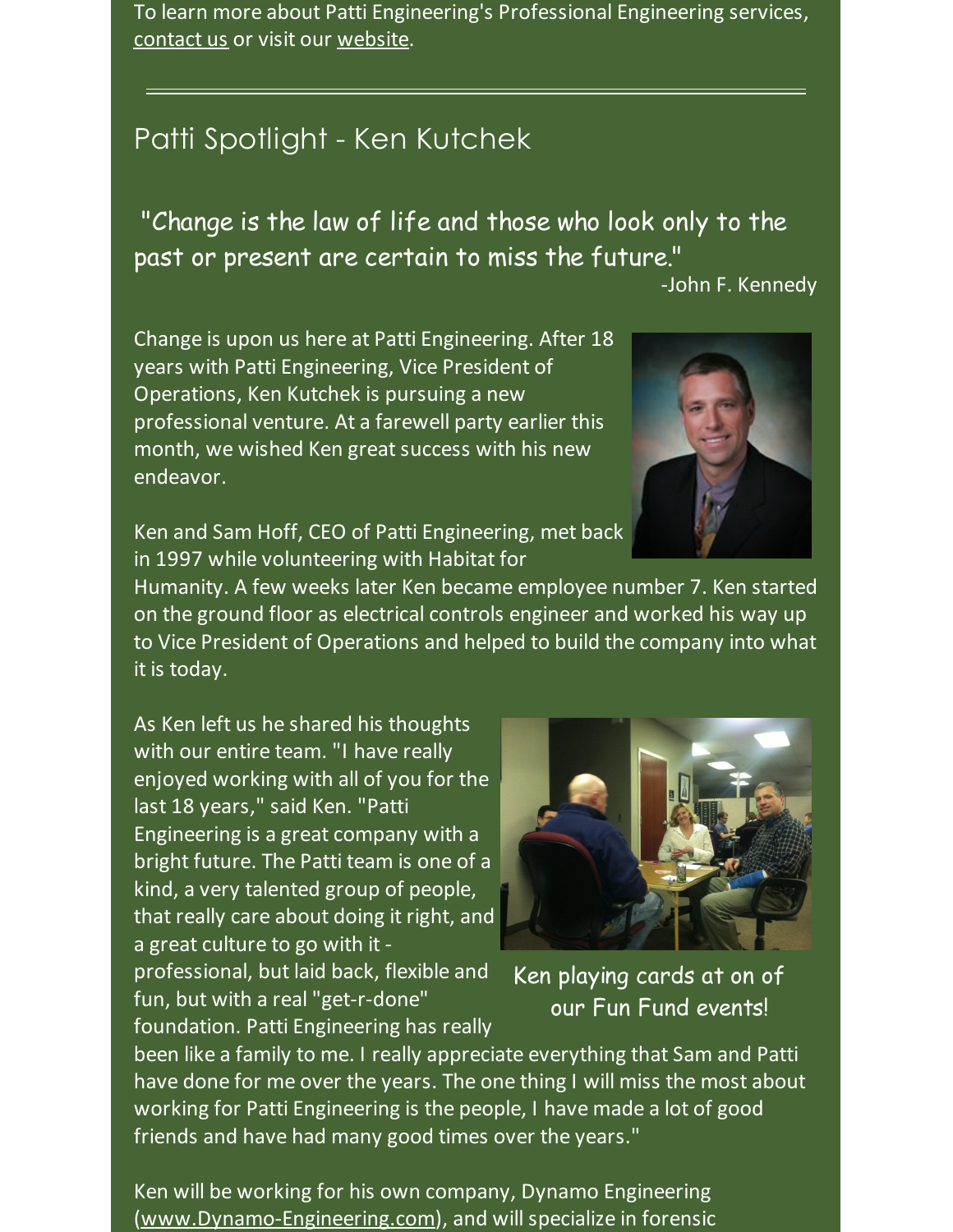engineering. Specifically, he will be doing expert witness work relating to lawsuits, criminal cases, accident investigations, fire investigations, and insurance investigations in the fields of electrical power, industrial automation and electrical equipment. Ken has more than 25 years' experience in electrical engineering and automation controls. He earned a BS in Electrical Engineering from Illinois Institute of Technology (IIT) in Chicago and is a licensed Professional Engineer in Michigan, Ohio, Indiana, Illinois, Wisconsin, Kentucky, Tennessee and Texas.

Ken has been involved in a number of forensic engineering projects for Patti Engineering and will continue to assist Patti Engineering with forensic engineering cases in the future. "I really enjoy the challenge of investigating, analyzing and problem solving the cases - it's just like solving a puzzle," explained Ken. "My wife Melissa and I never miss an episode of NCIS (and not to mention watching the reruns a few times too). Another bonus is the variety; every case is unique and different in its own way."

Instead of replacing Ken, Patti Engineering's executive team has taken this opportunity to restructure the organization. Ken's responsibilities have been dispersed among our team. The Organization is taking a team approach with team leaders responsible for leading and mentoring the engineers assigned to their team.

Ken was a great contributor to our team and we enjoyed many good times. Ken lives in Lake Orion Michigan with his wife Melissa and 19 year



old son Kyle. When not hard at work, he enjoys relaxing by playing on the lake.....boating, water skiing, tubing, jet skiing, hanging out on the pontoon boat or at the Lake Orion Boat Club. In fact, Ken hosted a number of our 'fun funds' - Patti Engineering funded fun times with coworkers.

"Ken is family to us here at Patti Engineering," commented Sam Hoff, CEO, Patti Engineering. "While Ken is pursuing a new professional path, we will still be connected - both on a personal level as friends and a business level as we use Ken in the future as a contractor. On behalf of our entire team, we wish Ken all the best!"

## On a fun note, did you know....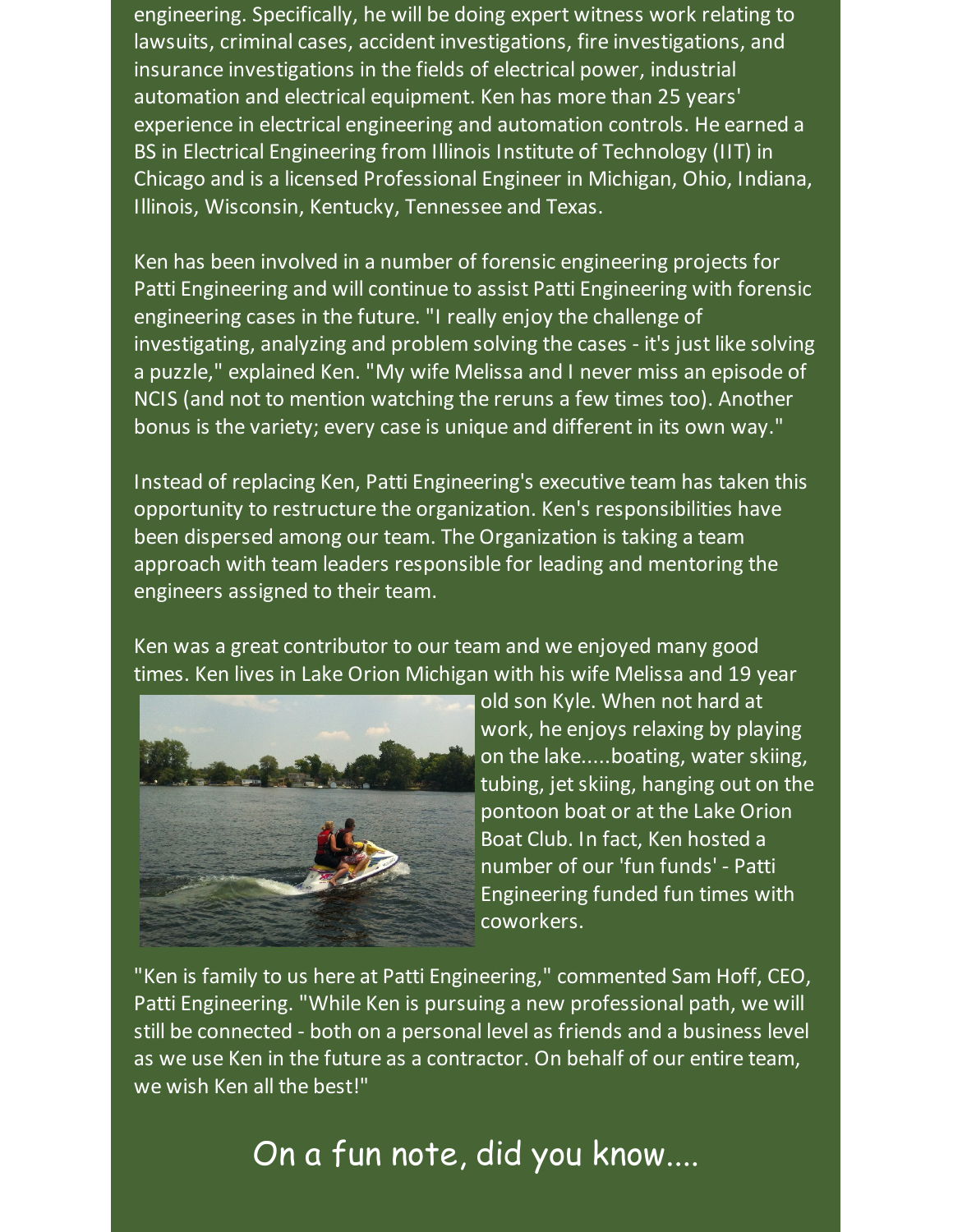

Ken and his wife Melissa are Jimmy Buffet 'Parrotheads'.... As Ken explained it, "We go see Jimmy Buffet every year and our mission/goal is to go to every Margaretville in the world. This year we knocked off Jamaica, Cozumel Mexico and Grand Cayman!"

We work as partners with our clients. When you need an expert to help solve automation challenges, we are here to add value to your solution enhance efficiency, increase productivity, and work with your team as a trusted resource. Visit our **[website](http://www.pattieng.com/expertise.html?utm_source=Patti+Perspective_May_2015&utm_campaign=Newsletter+May+2015&utm_medium=email)** for more information on our areas of expertise, or call us (248)364-3200 for a free initial consultation.

Thank you for your interest in Patti Engineering.

Best regards,

Georgia H. Whalen Director of Marketing Patti Engineering